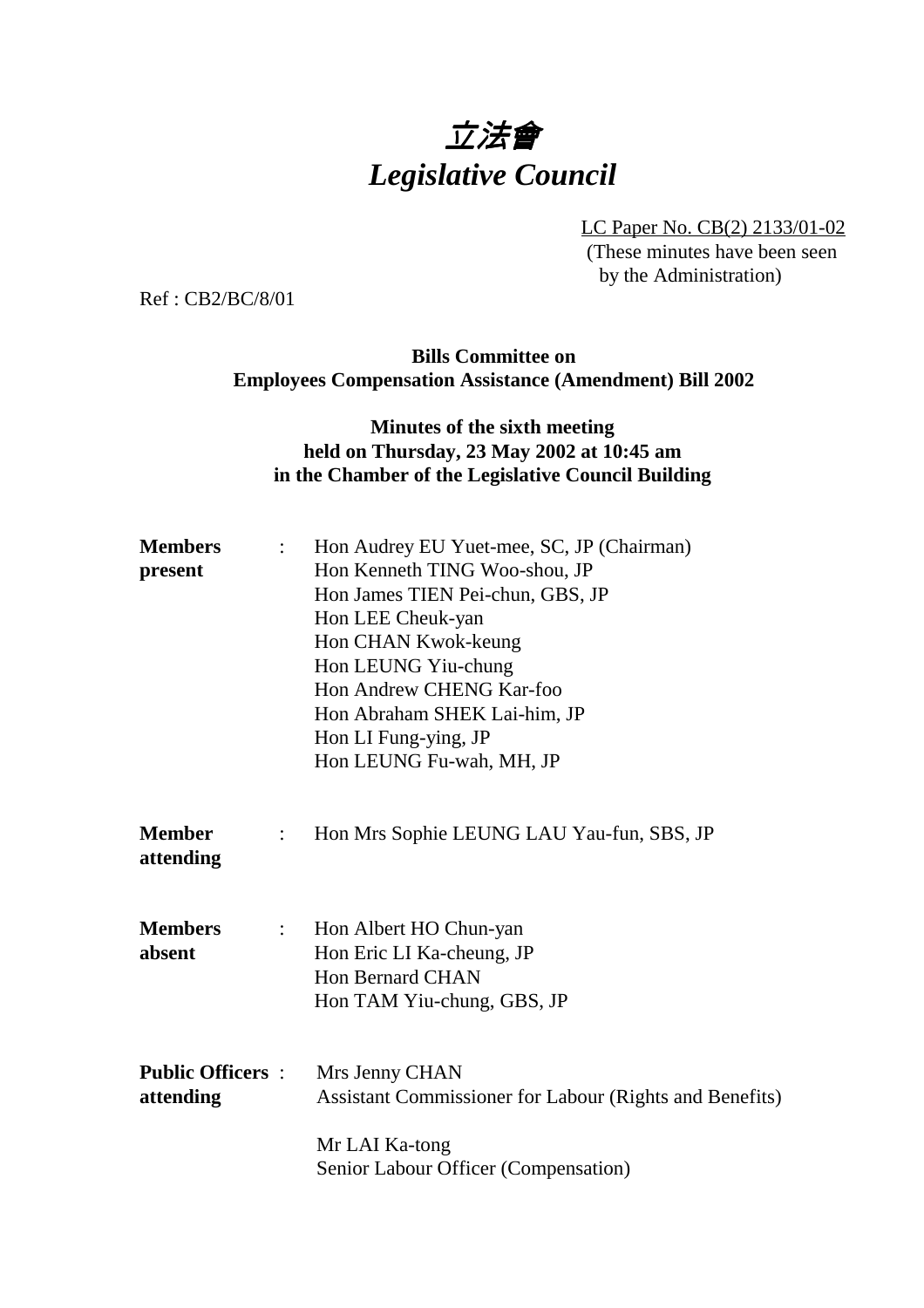Mr Geoffrey A FOX Senior Assistant Law Draftsman

Mr Lawrence PENG Senior Government Counsel

**Clerk in** : Mr Raymond LAM **attendance** Senior Assistant Secretary (2) 5

**Staff in** : Miss Kitty CHENG **attendance** Assistant Legal Adviser 5

> Ms Dora WAI Senior Assistant Secretary (2) 4

### **I. Confirmation of minutes of meeting held on 9 May 2002**

The minutes of the meeting held on 9 May 2002 were confirmed.

#### **II. Meeting with the Administration**

 $\overline{a}$ 

2. The Bills Committee deliberated (index of proceedings attached at **Annex**).

3. The Bills Committee requested the Administration to provide a written response on the following -

- (a) To consider including persons who had been awarded common law damages by the Court as "eligible persons" in the Bill;
- (b) To respond to the further submission from The Hong Kong Construction Association Ltd dated 22 May 2002;
- (c) To consider providing the Employees Compensation Assistance Fund Board with the discretion to increase the monthly relief payment in the case of severely injured employees requiring long-term care; and
- (d) To explain the application of the relief payment provisions in the two cases referred to in paragraph (c) of the letter dated 17 May 2002 from the Legal Service Division to the Administration.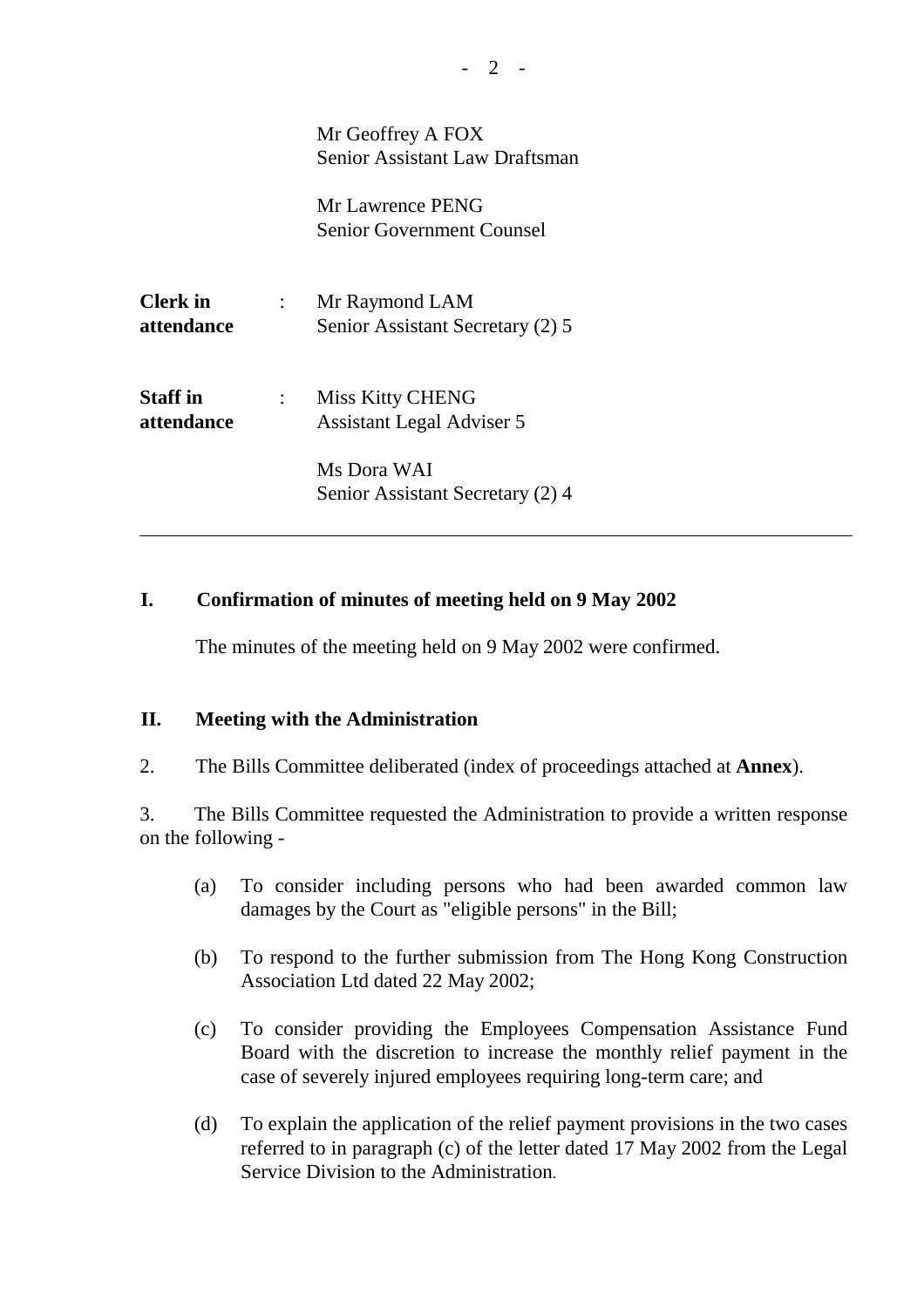4. Regarding the apportionment of relief payment in the case of non-fatal injury where the injured employee died before the relief payment was fully paid, some members suggested that reference should be made to the distribution of the residuary estate of an intestate under the Intestates' Estates Ordinance. The Bills Committee requested Assistant Legal Adviser 5 to provide information on the statutory distribution of the estate of an intestate for members' reference.

5. Some members remained of the view that the surcharge to be imposed on uninsured employers should be further increased to strengthen the deterrent effect.

6. Regarding the categories of persons who would be eligible for relief payment in the case of non-fatal injury where the injured employee died before damages were awarded by the Court, the Administration informed the Bills Committee that it would move a Committee Stage amendment to clarify that the eligible persons who would be entitled to relief payment in the case of non-fatal injury should still be able to receive relief payment if the injured employee died before damages were awarded by the Court.

## **III. Date of next meeting**

7. The Bills Committee noted that the next meeting would be held on Wednesday, 29 May 2002 at 8:30 am.

8. There being no other business, the meeting ended at 12:45 pm.

Council Business Division 2 Legislative Council Secretariat 31 May 2002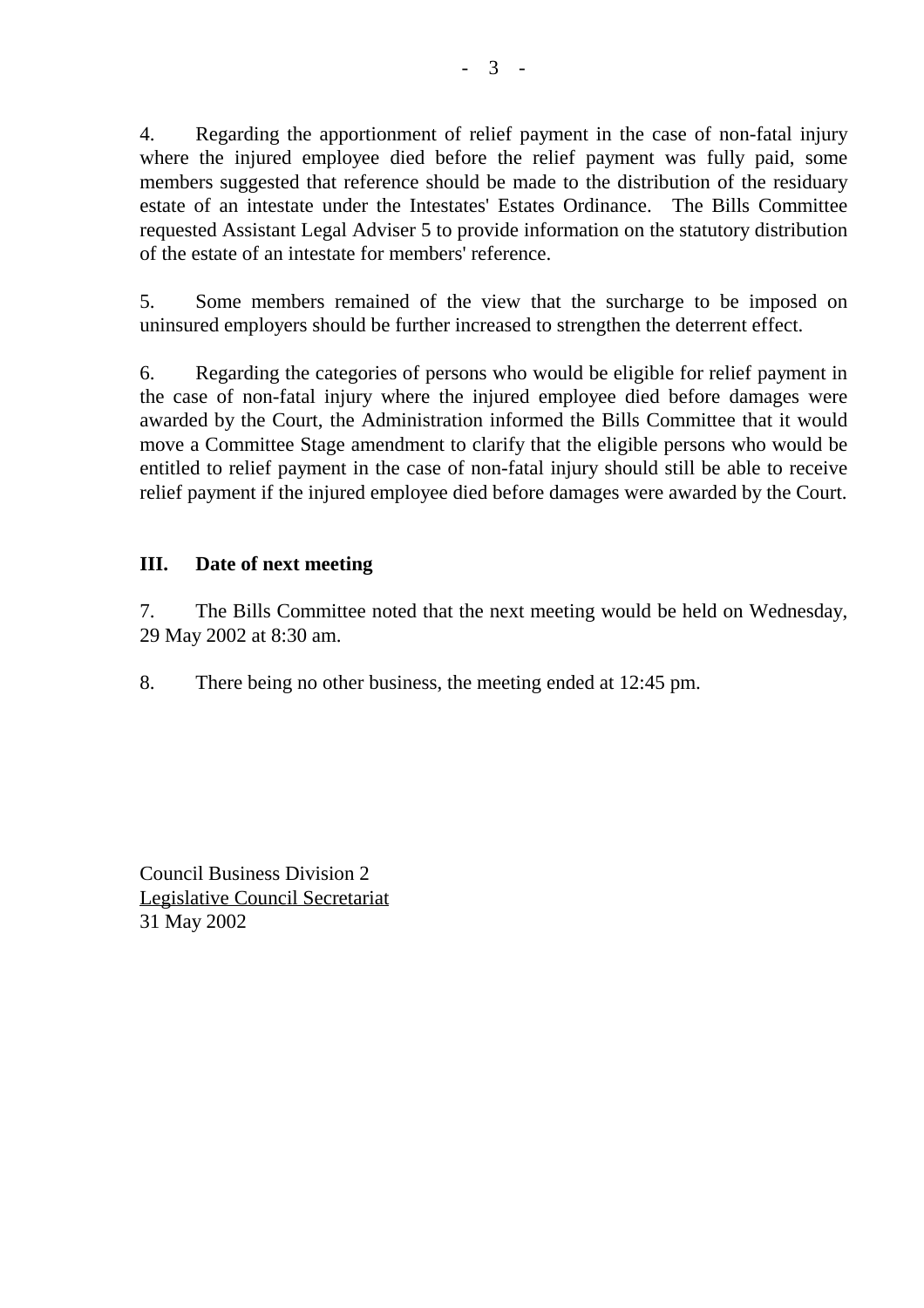## **Proceedings of the sixth meeting of the Bills Committee on Employees Compensation Assistance (Amendment) Bill 2002 held on Thursday, 23 May 2002 at 10:45 am in the Chamber of the Legislative Council Building**

| <b>Time</b>          | <b>Speaker</b>                  | Subject(s)                                                                                                                                                                                                                                                                                                                                                                                                     | <b>Action</b><br>required |
|----------------------|---------------------------------|----------------------------------------------------------------------------------------------------------------------------------------------------------------------------------------------------------------------------------------------------------------------------------------------------------------------------------------------------------------------------------------------------------------|---------------------------|
| $000000 -$<br>000620 | Chairman                        | (a) Confirmation of minutes of meeting held on 9.5.2002; and<br>(b) Papers for the meeting                                                                                                                                                                                                                                                                                                                     |                           |
| $000620 -$<br>000957 | Admin                           | Briefed members on Admin's written response - Miscellaneous<br>issues concerning relief payment (LC Paper No. CB(2)2040/01-<br>02(01)                                                                                                                                                                                                                                                                          |                           |
| $000957 -$<br>001001 | Chairman                        | Invitation of questions from members                                                                                                                                                                                                                                                                                                                                                                           |                           |
| $001001 -$<br>001103 | Mr LEUNG Yiu-chung              | Eligibility of siblings for relief payment in the case of non-fatal<br>injury where the injured employee died before the relief<br>payment was fully paid                                                                                                                                                                                                                                                      |                           |
| $001103 -$<br>001150 | Admin                           | - ditto -                                                                                                                                                                                                                                                                                                                                                                                                      |                           |
| $001150 -$<br>001217 | Mr LEUNG Yiu-chung              | - ditto -                                                                                                                                                                                                                                                                                                                                                                                                      |                           |
| $001217 -$<br>001237 | Admin                           | - ditto -                                                                                                                                                                                                                                                                                                                                                                                                      |                           |
| $001237 -$<br>001350 | Chairman/<br>Mr LEUNG Yiu-chung | - ditto -                                                                                                                                                                                                                                                                                                                                                                                                      |                           |
| $001350 -$<br>001550 | Mr Andrew CHENG                 | Comparison between "dependants of the deceased" under<br>(a)<br>the Fatal Accidents Ordinance (FAO) and "eligible<br>persons" under the Bill (LC Paper No. CB(2)2017/01-<br>$02(01)$ ;<br>(b) Admin's reply to Legal Service Division's letter dated<br>17.5.2002 (LC Paper No. CB(2)2040/01-02(02)); and<br>(c) Definition of "dependants of the deceased" under FAO and<br>"eligible persons" under the Bill |                           |
| $001550 -$<br>002218 | Admin                           | - ditto -                                                                                                                                                                                                                                                                                                                                                                                                      |                           |
| $002218 -$<br>002529 | Mr Andrew CHENG                 | Anticipated enforcement difficulties/legal implications if the<br>definition of "dependants of the deceased" under FAO was<br>applied to "eligible persons" under the Bill                                                                                                                                                                                                                                     |                           |
| $002529 -$<br>002748 | Admin                           | - ditto -                                                                                                                                                                                                                                                                                                                                                                                                      |                           |
| $002748 -$<br>002958 | ALA5                            | Parent-in-law, son-in-law and daughter-in-law not qualified as<br>"dependants of the deceased" under FAO                                                                                                                                                                                                                                                                                                       |                           |
| $002958 -$<br>003210 | Admin                           | Definition of "dependants of the deceased" under FAO and<br>eligible persons" under the Bill                                                                                                                                                                                                                                                                                                                   |                           |
| $003210 -$<br>003530 | Mr James TIEN                   | Scope of eligible persons; and<br>(a)<br>(b) Apportionment of relief payment in the case where the<br>deceased employee had made a will                                                                                                                                                                                                                                                                        |                           |
| $003530 -$<br>003607 | Chairman                        | $-$ ditto $-$                                                                                                                                                                                                                                                                                                                                                                                                  |                           |
| $003607 -$<br>003757 | Admin                           | - ditto -                                                                                                                                                                                                                                                                                                                                                                                                      |                           |
| $003757 -$<br>003904 | Mr James TIEN                   | Amount of relief payment payable to eligible persons                                                                                                                                                                                                                                                                                                                                                           |                           |

#### **Annex**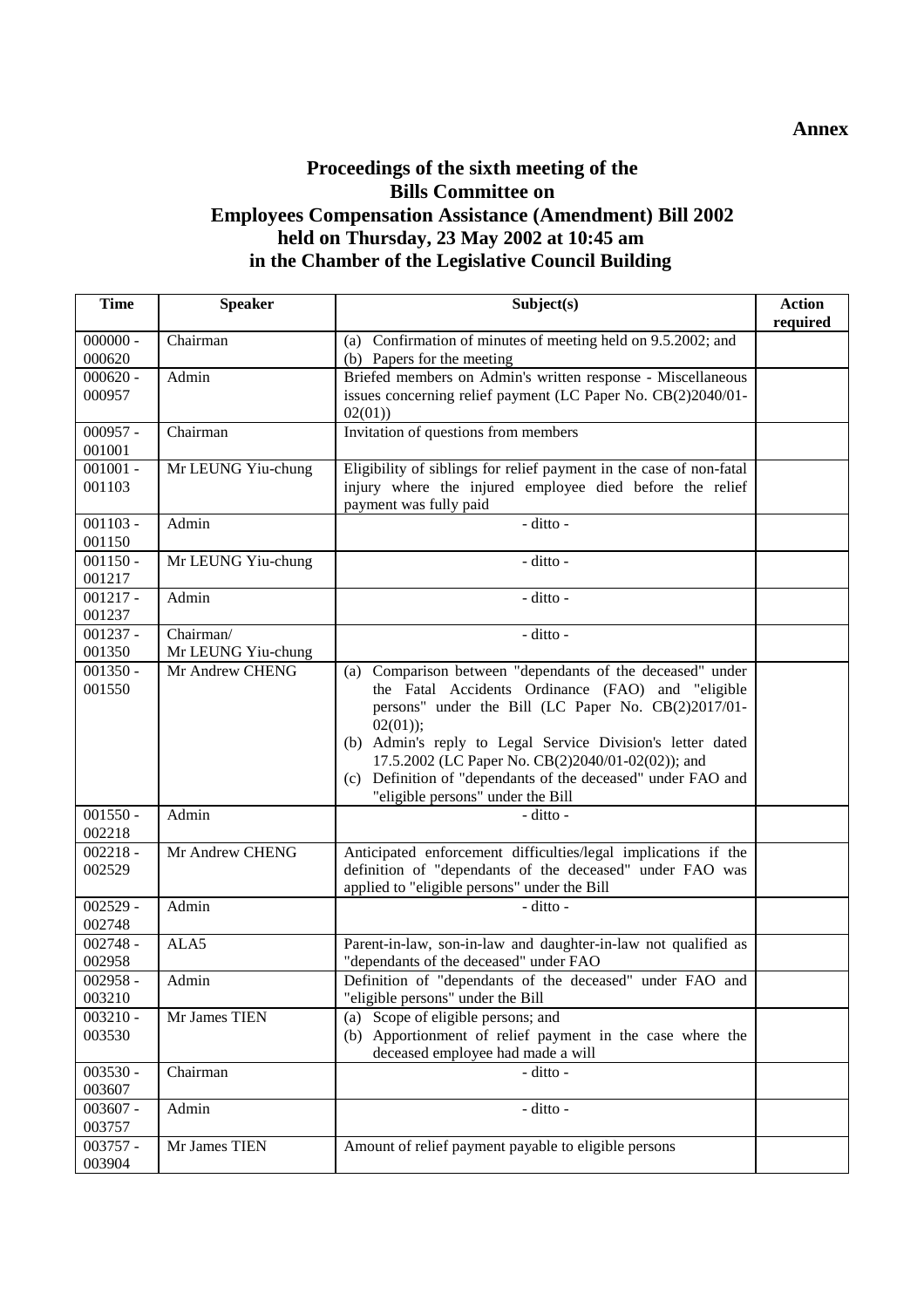| <b>Time</b>          | <b>Speaker</b>     | Subject(s)                                                                                                                                                                                                                                                                                                                                                                                                                                               | <b>Action</b><br>required                  |
|----------------------|--------------------|----------------------------------------------------------------------------------------------------------------------------------------------------------------------------------------------------------------------------------------------------------------------------------------------------------------------------------------------------------------------------------------------------------------------------------------------------------|--------------------------------------------|
| 003904 -<br>004044   | Admin              | - ditto -                                                                                                                                                                                                                                                                                                                                                                                                                                                |                                            |
| $004044 -$<br>004135 | Chairman           | - ditto -                                                                                                                                                                                                                                                                                                                                                                                                                                                |                                            |
| $004135 -$<br>004247 | Mr James TIEN      | Apportionment of relief payment in the case where the deceased<br>employee had made a will                                                                                                                                                                                                                                                                                                                                                               |                                            |
| $004247 -$<br>004329 | Admin              | - ditto -                                                                                                                                                                                                                                                                                                                                                                                                                                                |                                            |
| $004329 -$<br>004412 | Mr James TIEN      | - ditto -                                                                                                                                                                                                                                                                                                                                                                                                                                                |                                            |
| $004412 -$<br>004706 | Mr LEE Cheuk-yan   | Liability of the Fund Board in respect of statutory compensation<br>and common law damages                                                                                                                                                                                                                                                                                                                                                               |                                            |
| $004706 -$<br>004729 | Admin              | $\overline{-\mathrm{d}t}$ tto -                                                                                                                                                                                                                                                                                                                                                                                                                          |                                            |
| $004729 -$<br>004748 | Mr LEE Cheuk-yan   | - ditto -                                                                                                                                                                                                                                                                                                                                                                                                                                                |                                            |
| $004748 -$<br>004832 | Admin/<br>Chairman | - ditto -                                                                                                                                                                                                                                                                                                                                                                                                                                                |                                            |
| $004832 -$<br>004923 | Mr LEE Cheuk-yan   | Definition of "dependants of the deceased" under FAO and<br>"eligible persons" under the Bill                                                                                                                                                                                                                                                                                                                                                            |                                            |
| $004923 -$<br>005025 | Chairman           | $-$ ditto $-$                                                                                                                                                                                                                                                                                                                                                                                                                                            |                                            |
| $005025 -$<br>005305 | Mr LEE Cheuk-yan   | Eligibility for relief payment in the case where an eligible<br>(a)<br>person did not fall under the category of dependant of the<br>deceased under FAO; and<br>(b) Adoption of the manner of distribution of residuary estate<br>of an intestate under the Intestates' Estate Ordinance (IEO)<br>in the apportionment of relief payment in the case of non-<br>fatal injury where the injured employee died before the<br>relief payment was fully paid |                                            |
| $005305 -$<br>005512 | Admin              | - ditto -                                                                                                                                                                                                                                                                                                                                                                                                                                                |                                            |
| $005512 -$<br>005520 | Mr LEE Cheuk-yan   | Information on the statutory distribution of the estate of an<br>intestate                                                                                                                                                                                                                                                                                                                                                                               | ✓<br>ALA5 to<br>provide the<br>information |
| $005520 -$<br>005613 | Mr LEUNG Yiu-chung | Possibility of expanding the scope of eligible persons to cover<br>siblings in the case of non-fatal injury where the injured<br>employee died before the relief payment was fully paid                                                                                                                                                                                                                                                                  |                                            |
| $005613 -$<br>005633 | Admin              | - ditto -                                                                                                                                                                                                                                                                                                                                                                                                                                                |                                            |
| $005633 -$<br>005708 | Mr LEE Cheuk-yan   | Eligibility for relief payment in the case where an eligible<br>person did not fall under the category of dependant of the<br>deceased under FAO                                                                                                                                                                                                                                                                                                         |                                            |
| $005708 -$<br>005718 | Chairman           | - ditto -                                                                                                                                                                                                                                                                                                                                                                                                                                                |                                            |
| $005718 -$<br>005741 | Mr LEE Cheuk-yan   | - ditto -                                                                                                                                                                                                                                                                                                                                                                                                                                                |                                            |
| $005741 -$<br>005939 | Admin              | - ditto -                                                                                                                                                                                                                                                                                                                                                                                                                                                |                                            |
| $005939 -$<br>010033 | Mr LEE Cheuk-yan   | - ditto -                                                                                                                                                                                                                                                                                                                                                                                                                                                |                                            |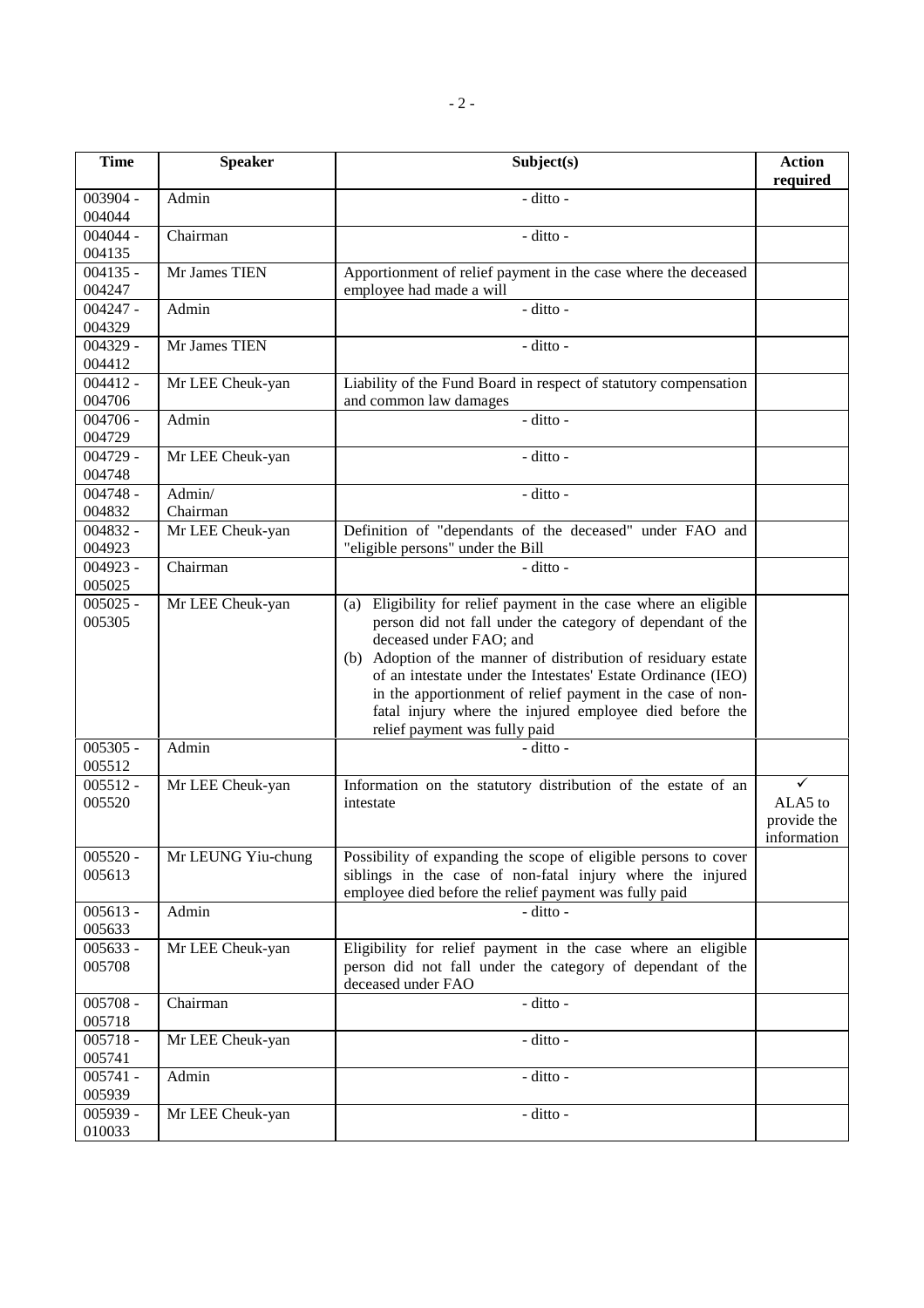| <b>Time</b>          | <b>Speaker</b>                  | Subject(s)                                                                                                             | <b>Action</b><br>required |
|----------------------|---------------------------------|------------------------------------------------------------------------------------------------------------------------|---------------------------|
| $010033 -$           | Chairman                        | Including persons who had been awarded common law damages                                                              |                           |
| 010139               |                                 | by the Court as "eligible persons" in the Bill                                                                         |                           |
| $010139 -$           | Admin                           | - ditto -                                                                                                              | $\checkmark$              |
| 010256               |                                 |                                                                                                                        | Admin to                  |
|                      |                                 |                                                                                                                        | provide a                 |
|                      |                                 |                                                                                                                        | written                   |
| $010256 -$           | Chairman                        | - ditto -                                                                                                              | response                  |
| 010344               |                                 |                                                                                                                        |                           |
| $010344 -$           | Mr Abraham SHEK/                | Further submission from The Hong Kong Construction                                                                     | ✓                         |
| 010528               | Chairman                        | Association Ltd dated 22.5.2002 (LC Paper No. CB(2)2054/01-                                                            | Admin to                  |
|                      |                                 | 02(03)                                                                                                                 | provide a                 |
|                      |                                 |                                                                                                                        | written                   |
|                      |                                 |                                                                                                                        | response                  |
|                      |                                 |                                                                                                                        | to the                    |
|                      |                                 |                                                                                                                        | submission                |
| $010528 -$<br>010615 | Mr LEE Cheuk-yan                | judgment awards (LC Paper No.<br>Summary of recent                                                                     |                           |
| $010615 -$           | ALA5/                           | $CB(2)2017/01-02(02))$<br>- ditto -                                                                                    |                           |
| 010811               | Mr LEE Cheuk-yan                |                                                                                                                        |                           |
| $010811 -$           | Mr LEE Cheuk-yan                | Possibility of raising the monthly relief payment                                                                      |                           |
| 011000               |                                 |                                                                                                                        |                           |
| $011000 -$           | Admin                           | - ditto -                                                                                                              |                           |
| 011028               |                                 |                                                                                                                        |                           |
| $011028 -$           | Mr LEE Cheuk-yan                | - ditto -                                                                                                              |                           |
| 011047               |                                 |                                                                                                                        |                           |
| $011047 -$<br>011305 | Admin/<br>Chairman              | - ditto -                                                                                                              |                           |
| $011305 -$           | Chairman                        | - ditto -                                                                                                              |                           |
| 011341               |                                 |                                                                                                                        |                           |
| $011341 -$           | Admin                           | - ditto -                                                                                                              |                           |
| 011412               |                                 |                                                                                                                        |                           |
| $011412 -$           | Chairman                        | - ditto -                                                                                                              |                           |
| 011426               |                                 |                                                                                                                        |                           |
| $011426 -$<br>011546 | Mr CHAN Kwok-keung/<br>Chairman | Providing the Fund Board with the discretion to increase the<br>monthly relief payment in the case of severely injured |                           |
|                      |                                 | employees requiring long-term care                                                                                     |                           |
| $011546 -$           | Mr Abraham SHEK                 | Manner of payment of relief payment                                                                                    |                           |
| 011626               |                                 |                                                                                                                        |                           |
| $011626 -$           | Mr LEE Cheuk-yan                | Providing the Fund Board with the discretion to increase the                                                           |                           |
| 011656               |                                 | monthly relief payment in the case of severely injured                                                                 |                           |
|                      |                                 | employees requiring long-term care                                                                                     |                           |
| $011656 -$<br>011712 | Chairman                        | - ditto -                                                                                                              |                           |
| $011712 -$           | Ms LI Fung-ying                 | - ditto -                                                                                                              |                           |
| 011852               |                                 |                                                                                                                        |                           |
| $011852 -$           | Mr LEUNG Yiu-chung              | - ditto -                                                                                                              |                           |
| 011913               |                                 |                                                                                                                        |                           |
| $011913 -$           | Admin                           | - ditto -                                                                                                              | ✓                         |
| 011918               |                                 |                                                                                                                        | Admin to                  |
|                      |                                 |                                                                                                                        | provide a                 |
|                      |                                 |                                                                                                                        | written                   |
|                      |                                 |                                                                                                                        | response                  |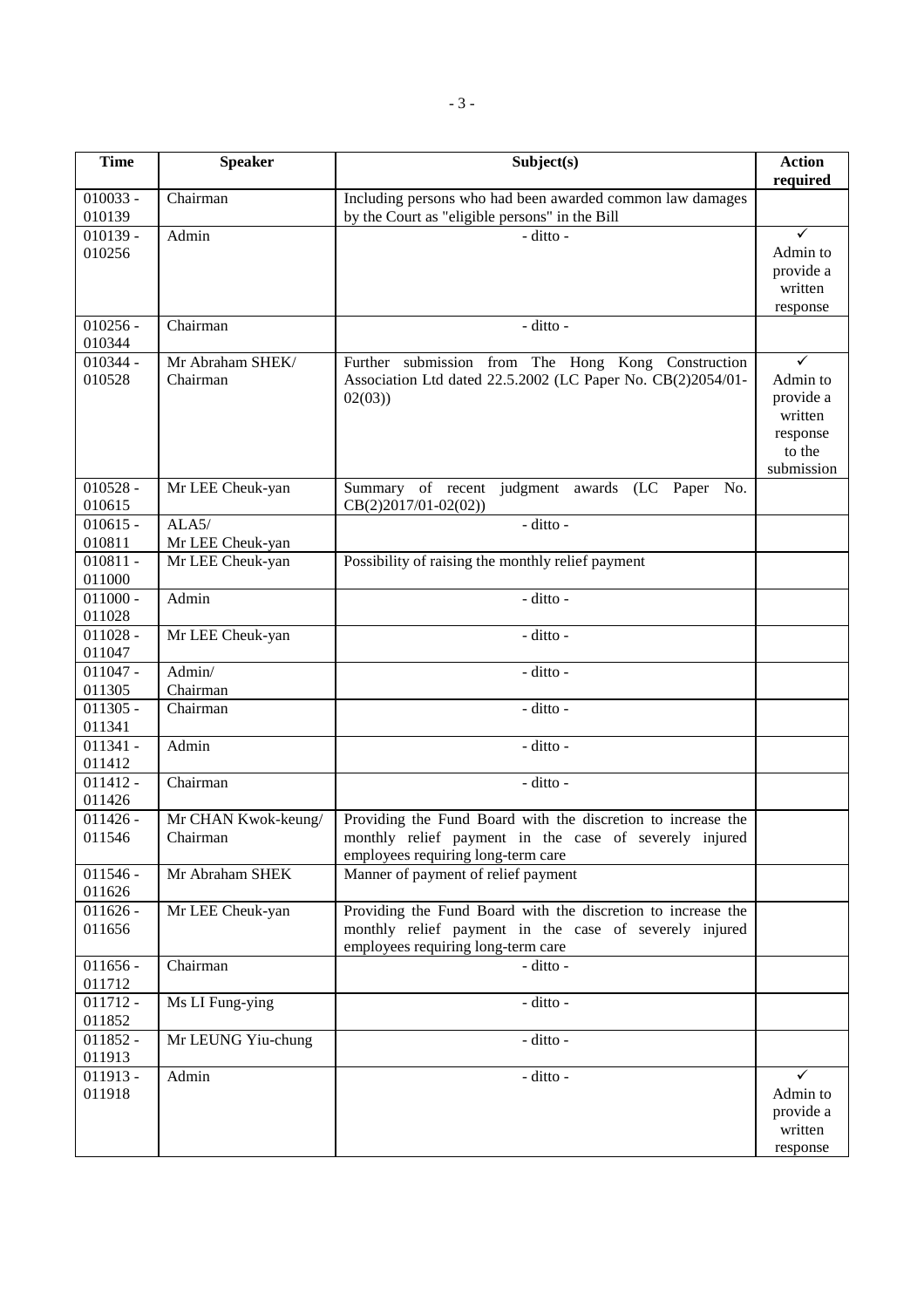| <b>Time</b>          | <b>Speaker</b>     | Subject(s)                                                                                                                                                                                                         | <b>Action</b><br>required                         |
|----------------------|--------------------|--------------------------------------------------------------------------------------------------------------------------------------------------------------------------------------------------------------------|---------------------------------------------------|
| $011918 -$<br>012001 | Chairman           | Admin's written response - Raising the level of surcharge and<br>adequacy of the maximum penalty against uninsured employers<br>(LC Paper No. CB(2)2054/01-02(01))                                                 |                                                   |
| $012001 -$<br>012011 | Admin              | $-$ ditto $-$                                                                                                                                                                                                      |                                                   |
| $012011 -$<br>012046 | Chairman           | - ditto -                                                                                                                                                                                                          |                                                   |
| $012046 -$<br>012449 | Admin              | Briefed members on the above paper                                                                                                                                                                                 |                                                   |
| $012449 -$<br>012630 | Mr LEUNG Fu-wah    | Views of employee representatives of Labour Advisory Board<br>(LAB) on the proposal to impose a surcharge at three times the<br>levy payable on the premium paid for an employees<br>compensation insurance policy |                                                   |
| $012630 -$<br>012655 | Ms LI Fung-ying    | - ditto -                                                                                                                                                                                                          |                                                   |
| $012655 -$<br>012814 | Admin              | - ditto -                                                                                                                                                                                                          |                                                   |
| $012814 -$<br>012900 | Mr LEE Cheuk-yan   | Need to further increase the level of surcharge to strengthen the<br>deterrent effect                                                                                                                              |                                                   |
| $012900 -$<br>012910 | Admin              | - ditto -                                                                                                                                                                                                          |                                                   |
| $012910 -$<br>012943 | Mr LEE Cheuk-yan   | - ditto -                                                                                                                                                                                                          |                                                   |
| $012943 -$<br>013037 | Mr LEUNG Fu-wah    | Views of employee representatives of LAB on the proposal to<br>further increase the level of surcharge                                                                                                             |                                                   |
| $013037 -$<br>013116 | Chairman           | - ditto -                                                                                                                                                                                                          |                                                   |
| $013116 -$<br>013211 | Mr Andrew CHENG    | - ditto -                                                                                                                                                                                                          |                                                   |
| $013211 -$<br>013249 | Chairman           | Admin's written response - Relief payment for non-fatal cases<br>where the damages were awarded after the death of the injured<br>employee (LC Paper No. CB(2)2054/01-02(02))                                      |                                                   |
| $013249 -$<br>013331 | Admin              | Briefed members on the above paper                                                                                                                                                                                 |                                                   |
| 013331 -<br>013512   | Chairman/<br>Admin | Categories of persons eligible for relief payment in the case of<br>non-fatal injury where the damages were awarded after the<br>death of the injured employee                                                     |                                                   |
| $013512 -$<br>013536 | Ms LI Fung-ying    | - ditto -                                                                                                                                                                                                          |                                                   |
| $013536 -$<br>013701 | Chairman           | - ditto -                                                                                                                                                                                                          |                                                   |
| $013701 -$<br>013859 | ALA5               | Application of the relief payment provisions in the two cases<br>referred to in paragraph (c) of the letter dated 17.5.2002 from<br>Legal Service Division to Admin (LC Paper No. CB(2)2017/01-<br>02(03)          |                                                   |
| 013859 -<br>013926   | Chairman           | - ditto -                                                                                                                                                                                                          |                                                   |
| $013926 -$<br>013955 | ALA5/<br>Chairman  | - ditto -                                                                                                                                                                                                          |                                                   |
| $013955 -$<br>014016 | Admin              | - ditto -                                                                                                                                                                                                          | ✓<br>Admin to<br>provide a<br>written<br>response |